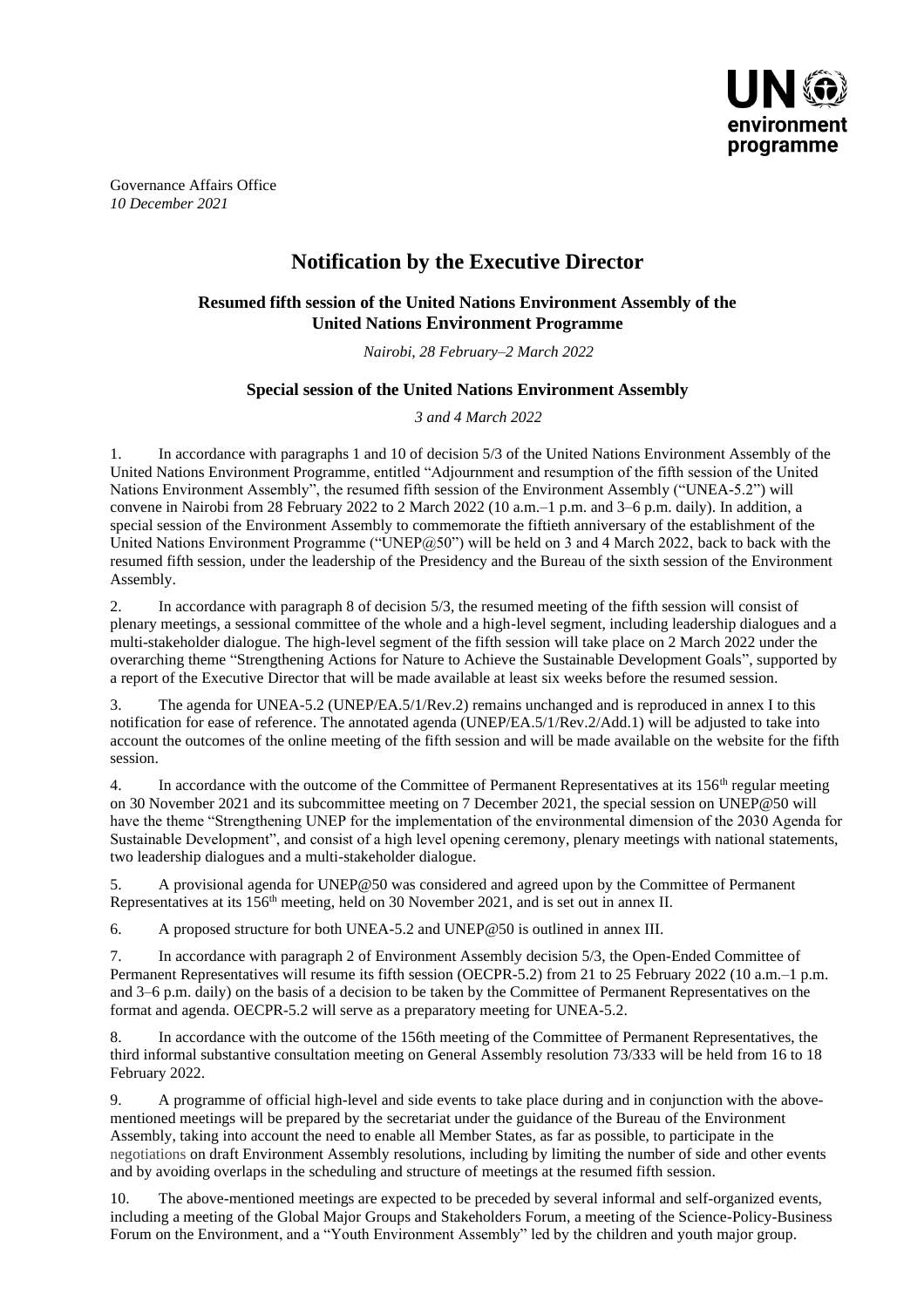11. In view of the exceptional circumstances associated with the coronavirus disease (COVID-19) pandemic, all the above-mentioned meetings will be subject to general and specific guidance and meeting restrictions, referred to as "COVID-19 minimum requirements".

12. The following COVID-19 minimum requirements were developed with the support of the United Nations Office at Nairobi with a view to minimizing the risk of infection among delegates and United Nations staff members who attend the above-mentioned meetings, taking into account the COVID-19 restrictions put in place by the host country, Kenya, as well as the guidance provided by the bureaux of the United Nations Environment Assembly and of the Committee of Permanent Representatives at their joint meeting held on 8 December 2021.

#### *(a) Hybrid format*

- (i) All representatives of Member States and other stakeholders are invited to attend all the official meetings in person, provided that the COVID-19 minimum requirements outlined in this note are respected.
- (ii) Any accredited delegate may also choose to actively participate in all formal meetings remotely through the online meeting platform, with full speaking rights and with online interpretation in the six official languages of the United Nations.
- (iii) The Secretariat will also as far as possible seek to ensure that accredited participants can actively take part in the informal negotiations under informal working groups that may be established under the Open-Ended Committee of Permanent Representatives and the Committee of the Whole.
- (iv) Accredited delegates travelling from outside Kenya to attend the meetings must meet the COVID-19 monitoring, prevention and containment measures in accordance with the Government of Kenya's regulations and guidelines.

### *(b) Mandatory COVID-19 vaccination*

- (i) All delegates, regardless of rank and affiliation who intend to participate in the meetings referred to above in person are required to verify that they are fully vaccinated against COVID-19<sup>1</sup> through the registration platform at the time of registration.
- (ii) Representatives of Member States are required to upload an accreditation letter to the registration platform, that must specify that all delegates attending the meetings in person are fully vaccinated.
- (iii) For representatives of major groups and stakeholders and international organizations, the accreditation letter must be complemented by a valid vaccination certificate.
- (iv) The secretariat will review and verify the accreditation letters from Member States and verify the validity of uploaded vaccination certificates as a basis for the issuance of meeting badges. In order to allow the necessary time for the secretariat to verify the vaccination status of participants, the meeting registration will close well in advance of the meetings, on 11 February 2022 at midnight (EAT).

#### *(c) Physical distancing*

- (i) To avoid overcrowding and minimize the risk of exposure to potential infection, Member States and stakeholders are recommended to limit their delegation size at the of the conference facilities and common areas of the United Nations Office at Nairobi, as follows:
	- 1. The number of delegates per Member State on the UN compound at any time should be 5 or less.
	- 2. For Member States with representatives at the level of Vice-Minister or Minister, the recommendation is increased; delegations should comprise no more than 10 representatives, while delegations with a representative at the level of Head of State should include no more than 20 participants.
	- 3. For representatives of major groups and stakeholders and United Nations and other international organizations, with the exception of staff members of the United Nations Environment Programme, the number of delegates on the compound should not exceed 2 representatives per group or organization.
	- 4. Requests for any departure from the above-mentioned recommendations should be communicated in writing to the secretariat by  $3$  February 2022, including a justification for the request. The secretariat will review requests on a case-by-case basis and will respond as soon as possible.

<sup>&</sup>lt;sup>1</sup> "Fully vaccinated" means persons who have, at least 14 days prior to the date of the opening of the meeting, received their final dose of a vaccine against COVID-19 approved for use by the regulatory mechanisms of the country of vaccination.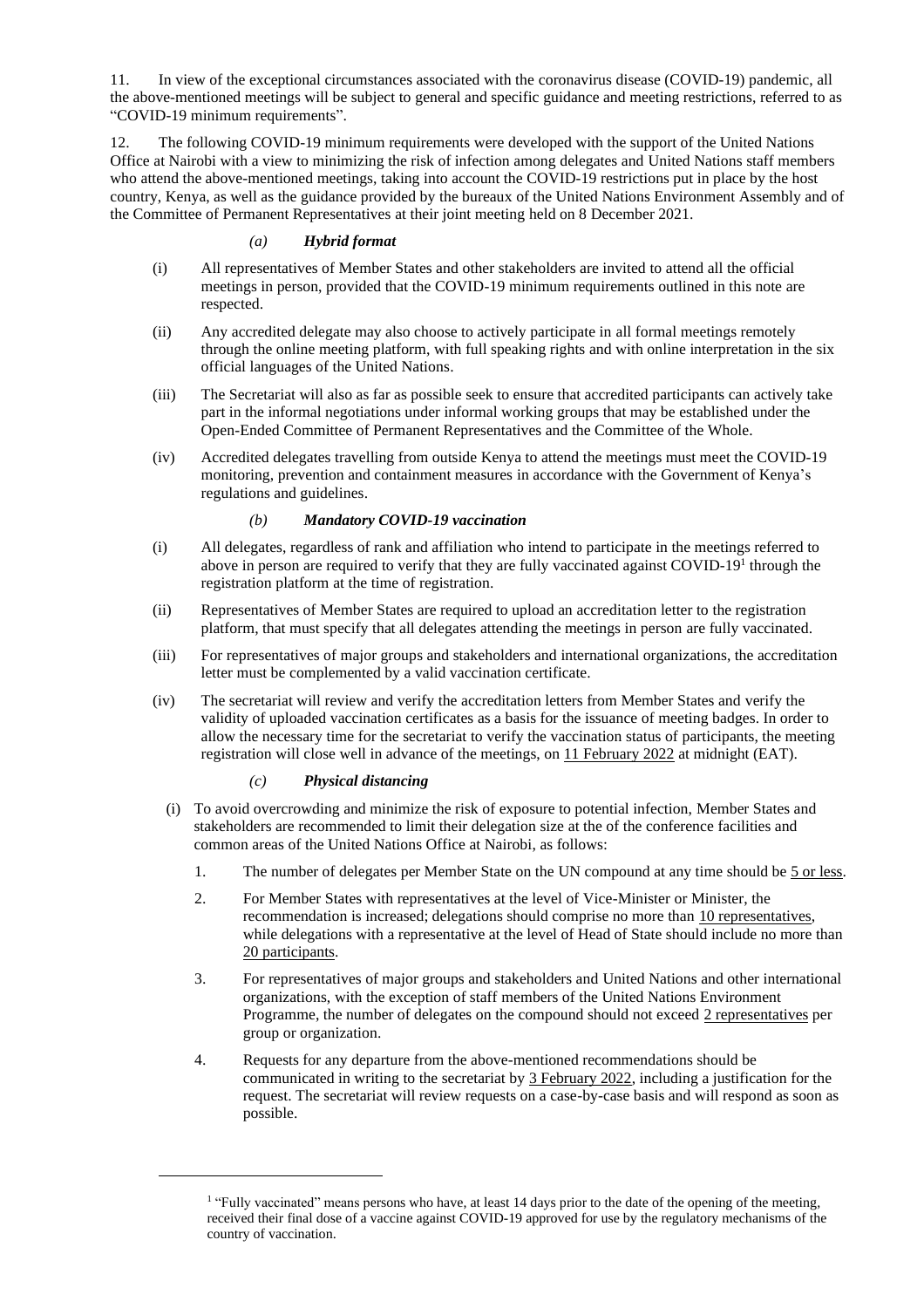- (ii) The maximum number of delegates in the main conference room will be 3 per Member State (head of delegation + 2) and 50 (in total) for stakeholder representatives. The restriction will be enforced by providing a limited number of "floating badges" to each delegation.
- (iii) Furthermore, and in accordance with the current guidance issued by the host country, UN meeting room utilization should not exceed two thirds of the maximum room capacities. For the larger conference rooms, this will permit a maximum of 3 delegates per desk (inclusive of all diplomatic and non-diplomatic personnel), resulting in a ceiling of 650 persons for the main conference room (rooms 2, 3 and 4 combined), and 290 persons for conference room 1. Similar thresholds will be established also for smaller meeting rooms.
- (iv) Access to the compound for United Nations staff may be limited to essential staff only during the period from 28 February to 3 March, depending on the number of accredited meeting participants.

#### (d) *Other minimum requirements*

- (i) All meeting participants must wear face coverings over their nose and mouth at all times, except when addressing the meeting from their desks, the podium or lectern, and when eating or drinking.
- (ii) Any participant displaying any symptoms of COVID-19 should refrain from entering the United Nations complex and attending any meeting and should take a test without delay to determine their COVID-19 status. Should a participant test positive by means of an antigen-detecting rapid test (see below), they should, in addition to refraining from participating in the remainder of the meeting they have registered for, self-isolate and inform the secretariat of their COVID-19 status in order to trigger possible contact tracing.
- (iii) Participants must avoid overcrowding any meeting room or other areas in the conference facilities.
- (iv) All participants in the conference rooms must remain seated in designated chairs during the meeting.
- (v) The use of conference rooms in the United Nations complex will be limited to intergovernmental meetings, consultations and negotiations, leadership dialogues, and high level side events.
- (vi) Priority will be given to official meetings and negotiations; official and unofficial side events will therefore be organized fully online, or in a hybrid format in the case of high-level in-person participation.
- (vii) Possible rules relating to quarantine issued by the host country Kenya must be observed.

13. Subject to the provision of additional extrabudgetary in-kind or financial resources by Member States or member of specialized agencies, the following additional measures are being considered:

(a) The distribution of one antigen-detecting rapid COVID-19 test for each badged delegate for self-testing and self-administered online registration for each day they are expected to attend official meetings, to be self-verified or verified at the entrance of to the United Nations complex.

The construction of temporary infrastructure in the complex that will allow for large receptions to be held in safe conditions, respecting the guidance on physical distancing.

(c) The installation of acrylic dividers for each of the desks in the conference rooms, including for the podium.

14. The above-mentioned guidance will be regularly reviewed in the light of the future evolution and impact of the COVID-19 pandemic and may be relaxed or tightened or complemented by additional specific guidance based on information provided by the host country, Kenya, and in view of evolving medical advice and scientific findings, under the guidance of the bureaux of the Environment Assembly and the Committee of Permanent Representatives.

15. UNEA 5.2 and UNEP@50 are open to the participation of representatives of Member States, specialized agencies, United Nations entities and other intergovernmental organizations, and regional economic integration organizations, as well as to representatives of accredited major group organizations.

16. Delegates are required to register online for one or more of the four separate but related events that are being held in February and March 2022: (i) The consultations held pursuant to General Assembly resolution 73/333 (16-18) February 2022); (ii) the resumed fifth meeting of the Open Ended Committee of Permanent Representatives (21-25 February 2022), (iii) the resumed fifth session of the United Nations Environment (28 February – 2 March 2022); and (iv) the special session of the Environment Assembly on UNEP@50 (3-4 March 2022). At the time of online registration, delegates must indicate whether they will participate online or in person. Further detailed information will be provided on the registration platform, which will open on 11 December 2021 and close on 11 February 2022.

17. The link to the registration portal is as follows: [https://indico.un.org/event/1000360/overview.](https://indico.un.org/event/1000360/overview)

18. In addition, all Member States will be required to present credentials for both the fifth session of the UN Environment Assembly and the special session pursuant to the rules of procedure of the Environment Assembly.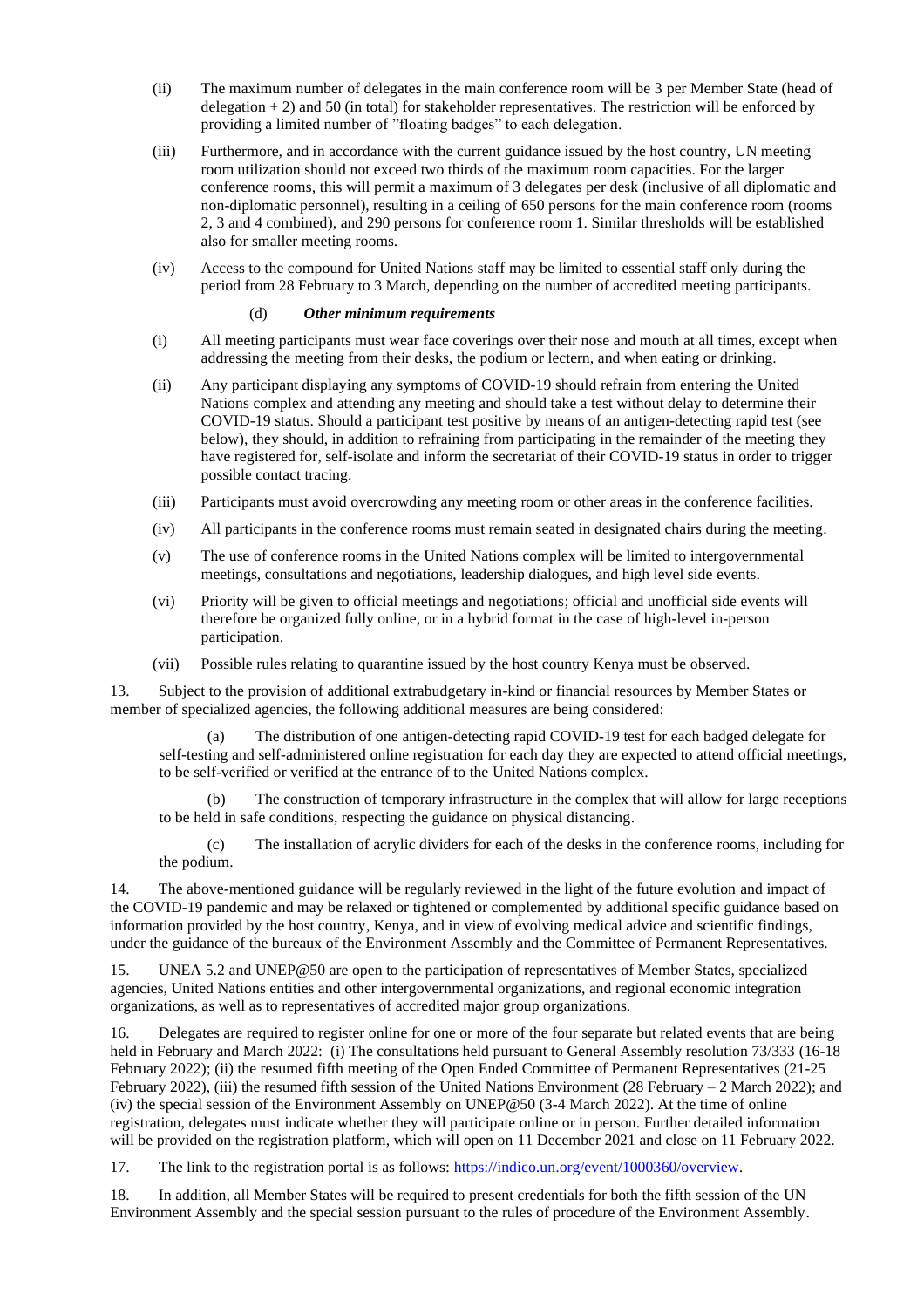19. In accordance with rule 16 of the rules, each member of the Environment Assembly is to be represented by an accredited representative, who may be accompanied by such alternate representatives and advisers as may be required. In accordance with rule 17, the credentials of representatives and the names of alternate representatives and advisers are to be submitted to the Executive Director before the first meeting which the representatives are to attend.

20. Those Member States that have already submitted credentials for the fifth session in February 2021 can submit an updated list of their representatives in the form of a formal communication such as letter or Note Verbale from their Permanent Mission for the purpose of the resumed fifth session and a separate credential for the special session. Alternatively, a Member State may submit a new credential that includes the names of its representatives for both the resumed fifth session and the special session. Should it wish to do so, a Member State may also submit two separate credentials, i.e. for the resumed fifth session and for the special session, respectively.

21. Representatives of Member States are invited to send an advance scanned copy of their credentials, signed either by the Head of State or Government or by the Minister for Foreign Affairs, as well as other formal communications containing the names of representatives to UNEA-5.2 and UNEP@50 (such as a letter or a note verbale from the Permanent Mission) for the attention of Mr. Stadler Trengove, Principal Legal Advisor, to the secretariat email addres[s unep-sgb@un.org.](mailto:unep-sgb@un.org) The original hard copy of the credentials and other communications should be sent to: Mr. Stadler Trengove, Principal Legal Advisor, United Nations Environment Programme, P.O. Box 30552, 00100 Nairobi, Kenya.

22. In the spirit of Sustainable Development Goal 5 – achieve gender equality and empower all women and girls – all participating Member States and stakeholders are encouraged to ensure a gender-balanced representation in their delegations at the above-mentioned meetings. Similarly, Member States are encouraged to include youth representatives in their delegations.

23. All relevant information and documentation for UNEA-5.2 will be made available on the website for the fifth session of the Assembly: [https://www.unep.org/environmentassembly/unea5.](https://www.unep.org/environmentassembly/unea5)

24. All relevant information and documentation for UNEP@50 will be made available on the website for the special session of the Assembly: [https://www.unep.org/events/unep-event/unep-50.](https://www.unep.org/events/unep-event/unep-50)

25. All communications concerning UNEA-5.2 and UNEP@50 should be addressed to:

Ulf Bjornholm Acting Secretary of Governing Bodies to the United Nations Environment Assembly of the United Nations Environment Programme Nairobi, Kenya E-mail: [unep-sgb@un.org](mailto:unep-sgb@un.org)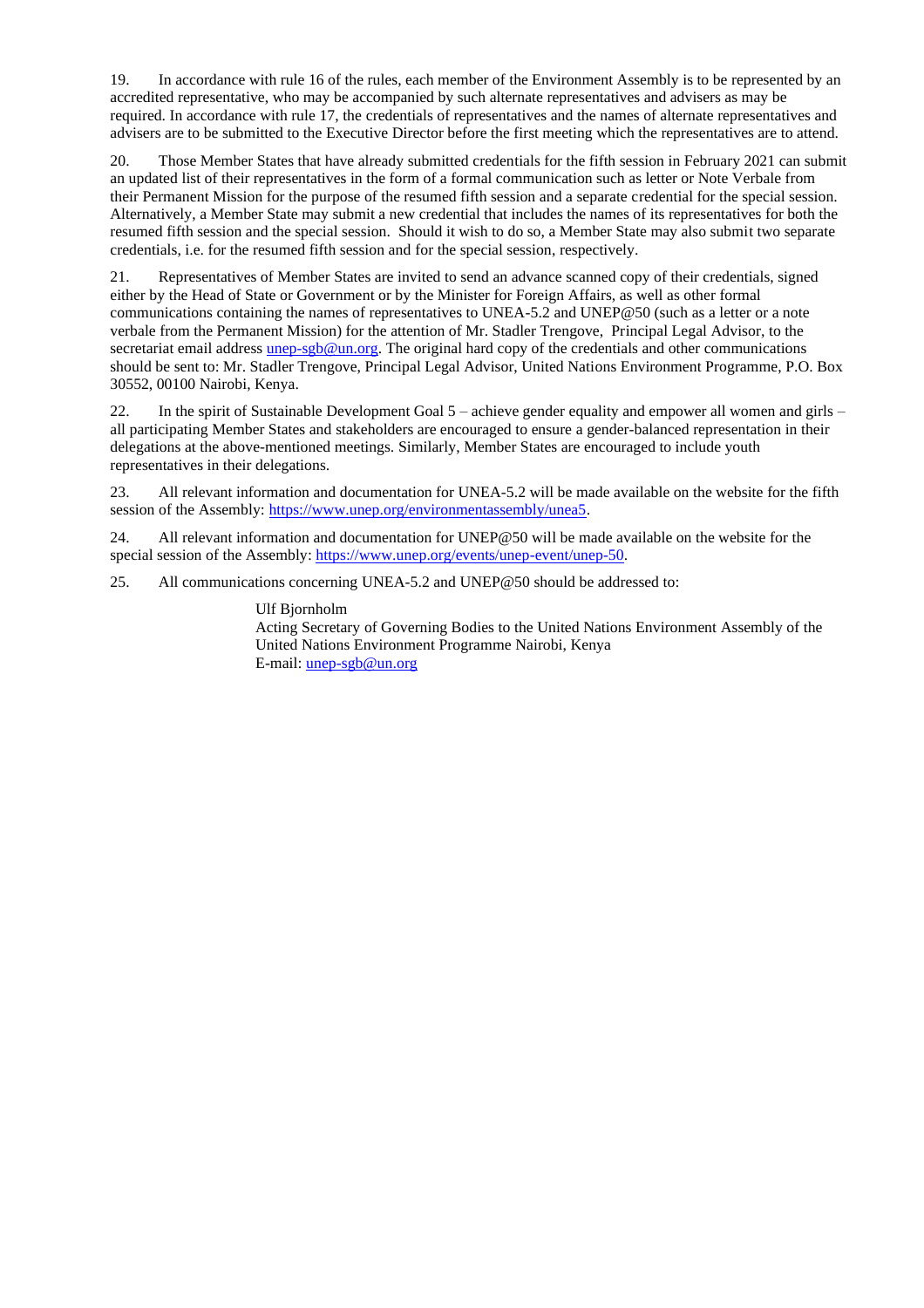## **Annex I - Agenda for UNEA-5**

### **UNITED NATIONS EP**

**UNEP**/EA.5/1/Rev.2

Distr.: General 24 November 2021 Original: English



## **United Nations Environment Assembly of the United Nations Environment Programme**

**United Nations Environment Assembly of the United Nations Environment Programme Fifth session**

Nairobi (hybrid), 22–26 February 2021 and 28 February–2 March 2022\* Item 2 of the provisional agenda

**Adoption of the agenda and organization of work**

### **Provisional agenda**

- 1. Opening of the session.
- 2. Adoption of the agenda and organization of work.
- 3. Credentials of representatives.
- 4. Report of the Committee of Permanent Representatives.
- 5. International environmental policy and governance issues.
- 6. Programme of work and budget and other administrative and budgetary issues.
- 7. Stakeholder engagement.
- 8. Contributions to the meetings of the high-level political forum on sustainable development and implementation of the environmental dimension of the 2030 Agenda for Sustainable Development.
- 9. Commemoration of the creation of the United Nations Environment Programme by the United Nations Conference on the Human Environment held in Stockholm from 5 to 16 June 1972.<sup>1</sup>
- 10. High-level segment.
- 11. Provisional agenda and dates of the sixth session of the Environment Assembly.
- 12. Adoption of the resolutions, decisions and outcome document of the session.
- 13. Election of officers.
- 14. Other matters.
- 15. Adoption of the repor<sup>t</sup> of the session.
- 16. Closure of the session.

<sup>\*</sup> In accordance with the decisions taken by the Bureau of the United Nations Environment Assembly at its meeting held on 8 October 2020 and by the bureaux of the United Nations Environment Assembly and the Committee of Permanent Representatives at their joint meeting held on 1 December 2020, the fifth session of the Environment Assembly was adjourned on 23 February 2021 and is expected to resume as an in-person meeting in February 2022.

<sup>&</sup>lt;sup>1</sup> Supplementary item recommended for consideration in accordance with rule 11 of the rules of procedure, to be considered at the in-person meeting of the fifth session, or by another process, should the Environment Assembly so decide.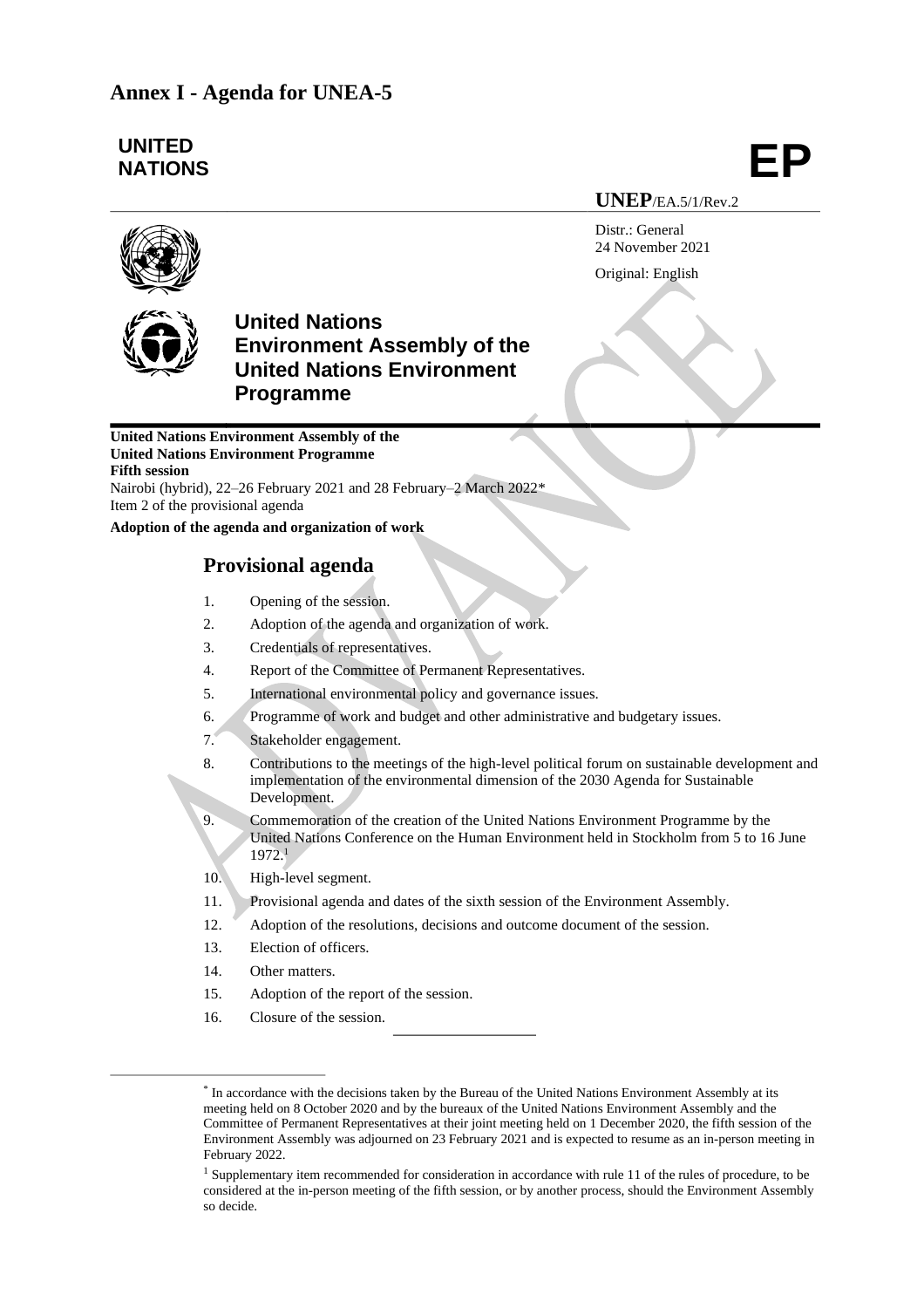## **Annex II – Provisional agenda for UNEP@50**

# **UNITED NATIONS**

**EP**

**UNEP**/EA/SS.1/1

Distr.: General 6 December 2021 Original: English



# **United Nations Environment Assembly of the United Nations Environment Programme**

**United Nations Environment Assembly of the United Nations Environment Programme Special session on the commemoration of the creation of the United Nations Environment Programme** Nairobi, 3-4 March 2021 Item 2 of the provisional agenda **Adoption of the agenda and organization of work**

# **Provisional agenda**

- 1. Opening of the special session.
- 2. Adoption of the agenda and organization of work.
- 3. Credentials of representatives.
- 4. General debate
	- a) Statements from delegations
	- b) Presentation of the Secretariat Report on the Science Policy Interface.
	- c) Presentation of the Report "The UNEP We Want" by the UNEP@50 Task Force of Major Groups and Stakeholders
- 5. Leadership Dialogues
	- a) Looking back: 50 years of UNEP.
	- b) Looking forward Achieving the 2030 Agenda for people and planet.
- 6. Multi Stakeholder Dialogue
- 7. Adoption of the Political Declaration of UNEP@50.
- 8. Adoption of the report of the special session and the summary of the Chair.
- 9. Closure of the special session.